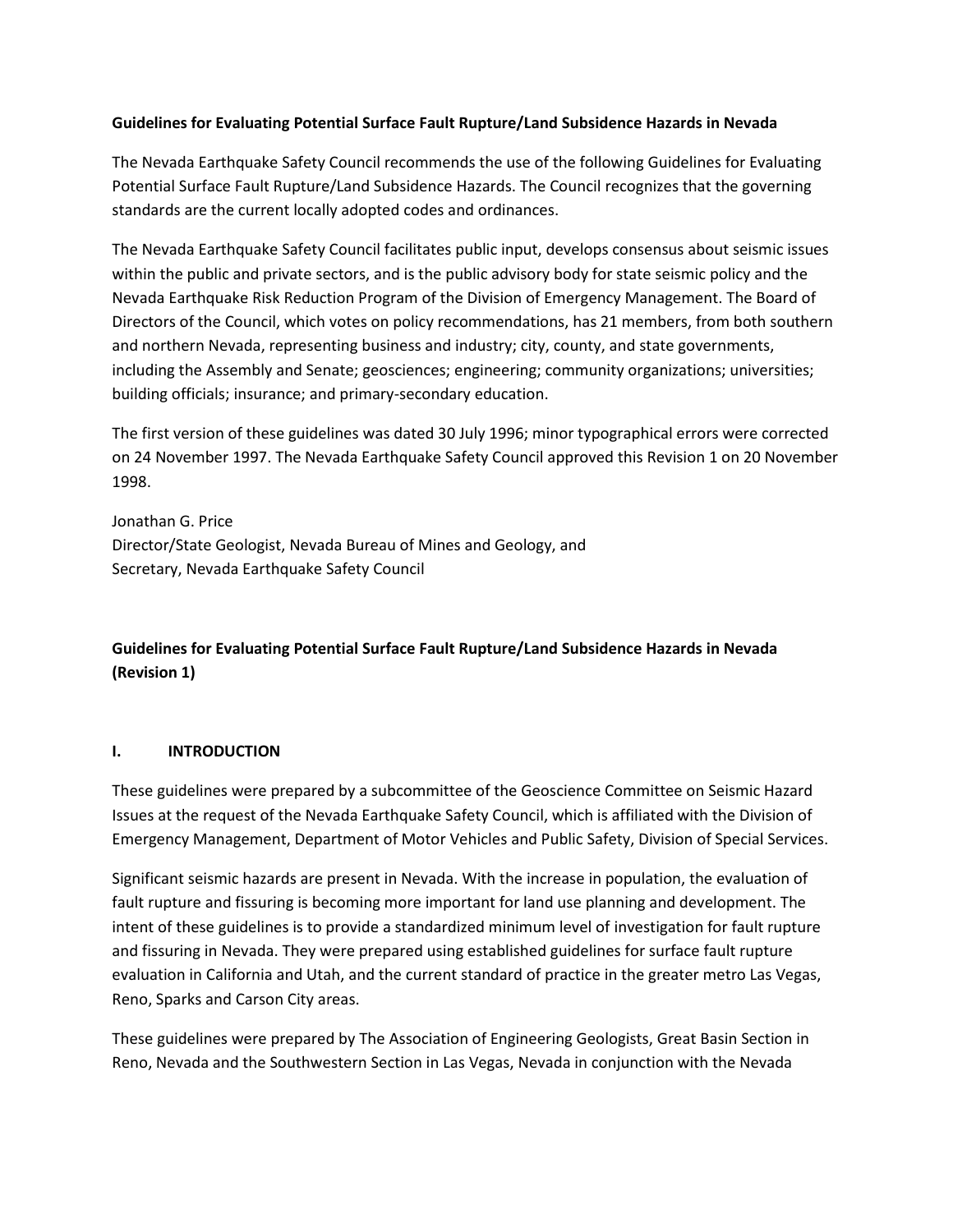Bureau of Mines and Geology, the University of Nevada, Reno, other Nevada professional geological organizations and the private geological consulting community.

# **II. WHEN TO PERFORM ANALYSIS**

The investigation of sites for potential surface rupture or hazards due to differential subsidence and fissuring shall be included in all geotechnical investigations.

# **III. DESCRIPTION OF THE INVESTIGATION**

# A. INTRODUCTION

A competent professional should perform geologic investigations. Because of the complexity of this analysis, the competent professional performing each investigation must determine what is appropriate and necessary to obtain the highest quality information. The most useful technique at one site may be inappropriate for another site.

# B. RESEARCH

Review of the region's seismic history, based on existing maps and technical literature.

1. Specific to Fault Rupture Hazard:

a. Historic earthquakes, epicenter locations, and magnitudes in the vicinity of the site.

b. Location of fault traces that may affect the site, including maps of faults and a discussion of the tectonics and other relationships of significance to the proposed construction.

c. Location and chronology of other earthquake-induced features, such as settlement, landslides and liquefaction.

d. Review of local groundwater data (water-level fluctuations, groundwater impediments, water quality variations, or anomalies indicating possible faults).

# 2. Specific to Differential Subsidence and Fissure Hazard:

a. Identify and locate any faults, scarps, and fissures in the vicinity of the site.

b. Review available land level lines of past ground surface movement in the vicinity of the site, including degree of differential subsidence across nearby faults and proximity of regional subsidence bowls.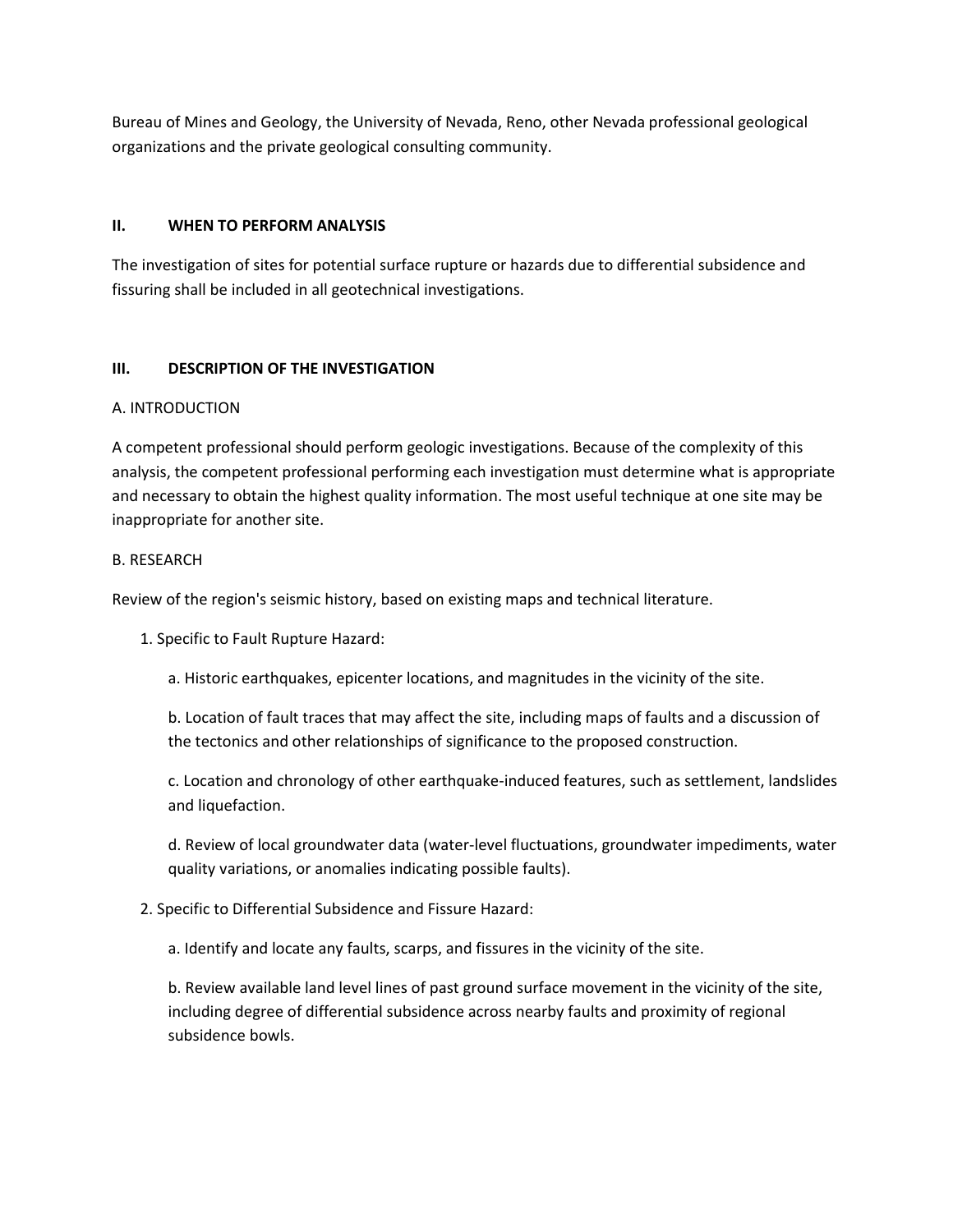c. Review groundwater development in the vicinity including the location of nearby highcapacity wells. Review available well maintenance records of nearby wells for signs of possible subsidence-induced damage.

d. Review of subsurface units from available well driller's logs for nearby water wells and available historic water level data from nearby wells.

# **C. AERIAL PHOTOGRAPHS**

Analysis should include interpretation of aerial photographs and other remotely sensed images for faultrelated topography, vegetation, soil contrasts, and lineaments of possible fault or fissure origin. Where possible, analysis may include low-sun-angle aerial photography and/or aerial reconnaissance.

# **D. SURFACE INVESTIGATION**

A competent professional shall inspect the site.

1. Non-Specific:

a. Mapping of surface features, including geologic units and structures and topographic features both on and beyond the site. For normal and strike-slip faults these features commonly include:

| Normal faults                                                                      | <b>Strike-Slip Faults</b>                                                              |
|------------------------------------------------------------------------------------|----------------------------------------------------------------------------------------|
| Over-steepened base of mountain fronts                                             | Scarps in Quaternary deposits and landforms                                            |
| Scarps in Quaternary deposits and landforms, and<br>offsets in Quaternary deposits | Scarps, and laterally offset streams and ridges, and<br>offsets in Quaternary deposits |
| Grabens in Quaternary deposits                                                     | <b>Rift valleys</b>                                                                    |
| Faceted spurs                                                                      | Shutter ridges                                                                         |
| Zigzag fault patterns                                                              | Pressure ridges                                                                        |
| Wine glass canyons                                                                 | Sag ponds                                                                              |
| Fissures, springs, vegetation alignments                                           | Fissures, spring and vegetation alignments                                             |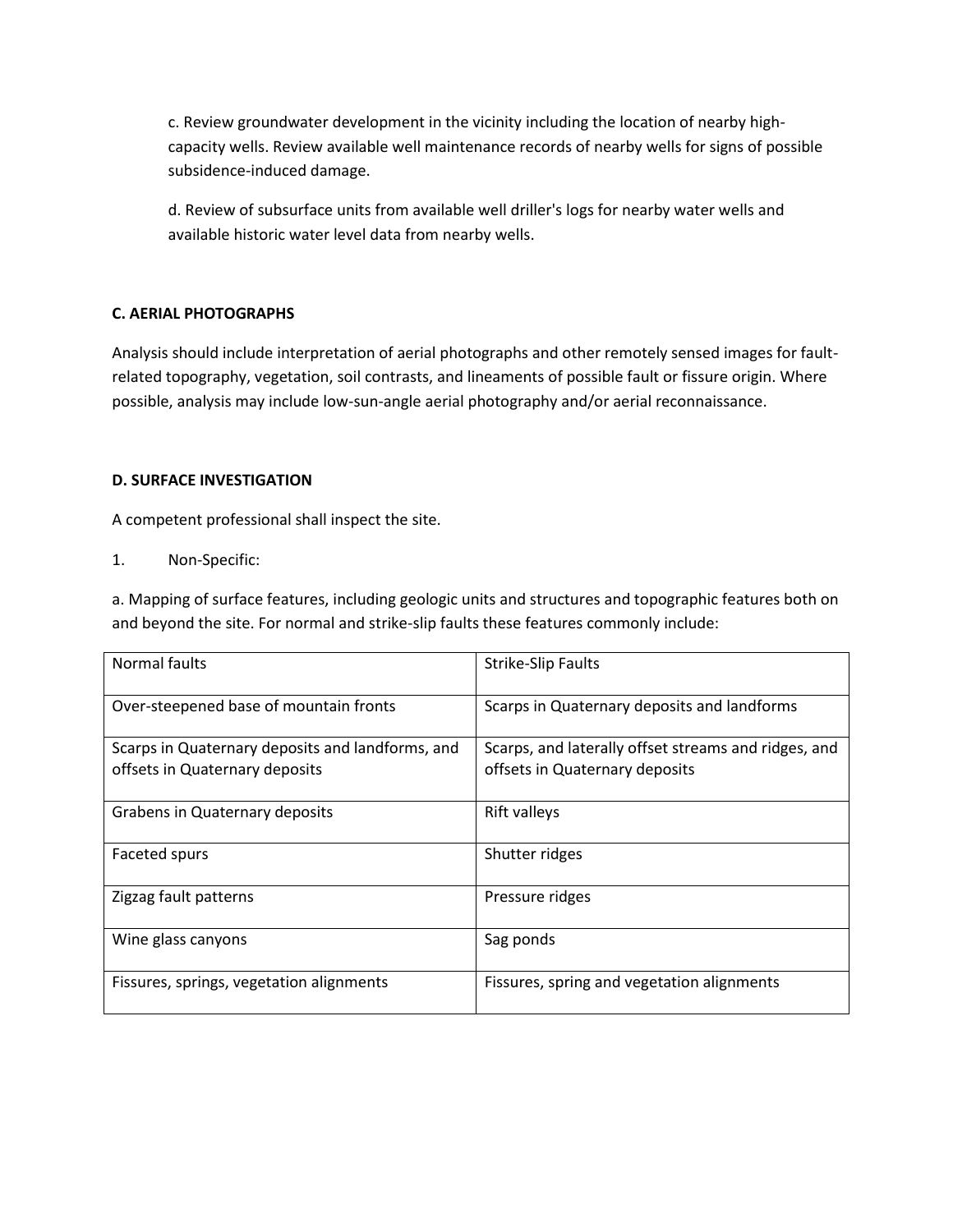b. Conduct visual inspections for signs of ground movement (distress) of man-made structures on adjacent developments. Review available soils reports to determine the geotechnical conditions of sites in the area.

2. Specific to Fault Rupture Hazard:

a. If any Quaternary age surface rupture is mapped or otherwise interpreted to be present on the site, the feature shall be further investigated as described below in Section III E.

# **E. SUBSURFACE INVESTIGATION**

A subsurface investigation shall consist of trenching and other excavating, with appropriate logging and documentation to permit detailed and direct observation of exposed geologic units and features.

1. Non-Specific:

a. This includes trenching across potentially active faults and suspicious zones to determine the following: location and recency of movement, width of disturbance, physical condition of fault zone materials, type of displacement, geometry of fault features, slip rate, and recurrence interval.

b. Borings or test pits to collect data to evaluate depth and type of materials present, groundwater depth, and to verify fault-plane geometry. Data points should be sufficient in number and adequately spaced to permit correlations and interpretations.

c. Geophysical surveys conducted to facilitate the evaluation of the types of site materials and their physical properties, ground water conditions, and fault displacements.

# 2. Specific to Differential Subsidence and Fissure Hazard:

a. Detailed trench logging at the site should focus on determining the location and possible causes of fissuring. Compare trenches across fissures in areas on the site and in areas where fissures are not observed at the surface. Additional objectives should be determining the width of the fissure zones and the general geometry and depth of fissures. Analysis of trenches should help determine feasible means of site remediation.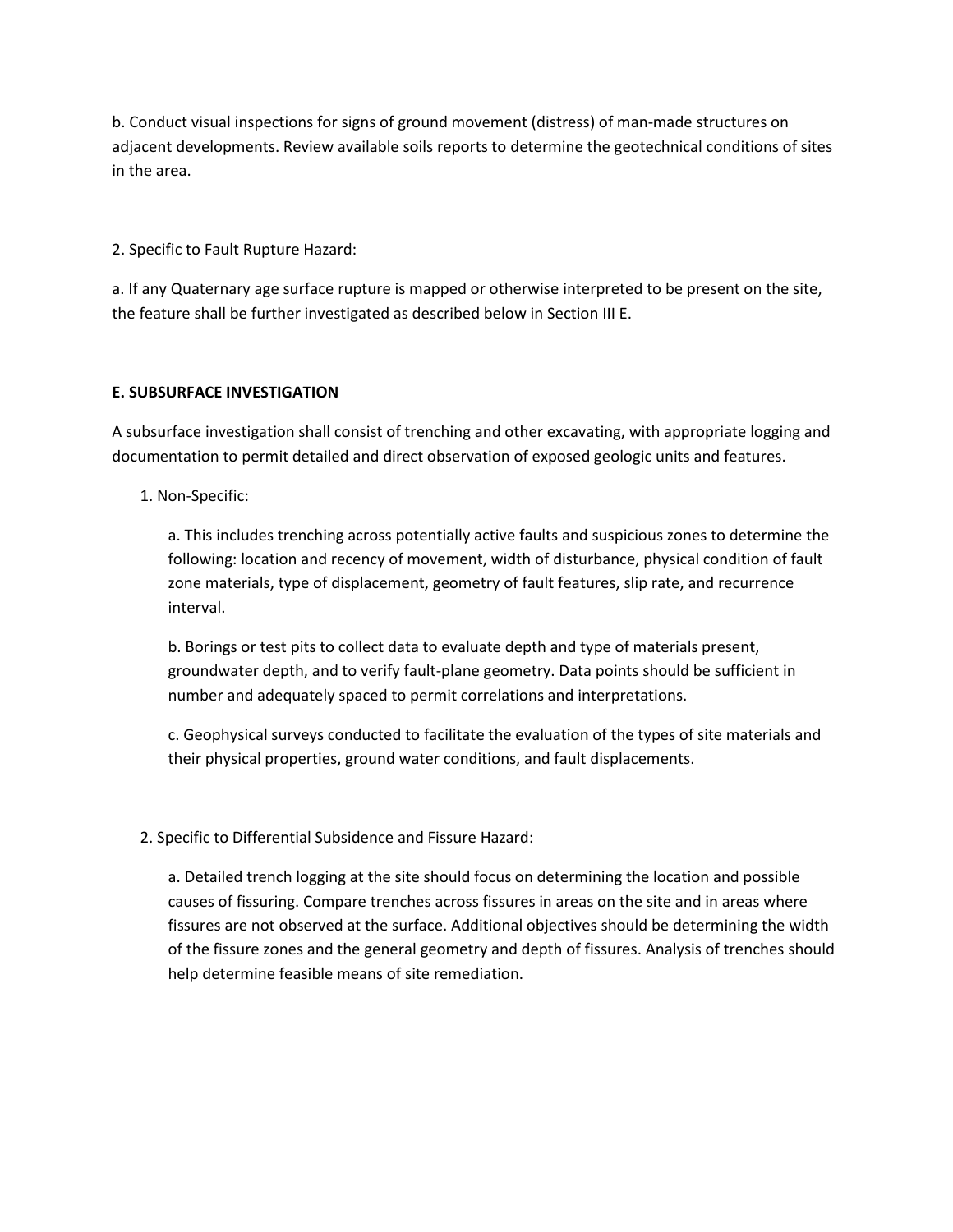#### **F. SPECIAL INVESTIGATIVE METHODS**

1. Special investigative methods may be used when conditions or critical structures demand a more intensive investigation.

a. Aerial reconnaissance overflights, including special photography.

b. Geodetic and strain measurements, micro-seismicity monitoring, or other monitoring techniques.

c. Radiometric age analysis (C14, K-Ar), stratigraphic correlation (fossils, mineralogy), soil profile development, paleomagnetism, or other age-dating techniques to identify age of faulted or unfaulted units or surfaces.

# **IV. SUGGESTED OUTLINE FOR POTENTIAL SURFACE RUPTURE SECTION OF GEOTECHNICAL INVESTIGATION REPORTS**

The following subjects should be addressed, or at least considered, in any geologic report on faults. Some of the investigative methods described herein should be carried out beyond the site being investigated. It is not expected that all of the methods identified would be used in a single investigation.

A. TEXT

- 1. Purpose and scope of investigation.
- 2. Geologic setting.

3. Site description and conditions, including information on geologic units, aquifer conditions, graded and filled areas, vegetation, existing structures, and other factors that may affect the choice of investigative methods and the interpretation of data.

4. Methods of investigation utilized.

- 5. Conclusions.
	- a. Location (or absence) of all surface ruptures on or adjacent to the site.

b. Type of faults and nature of anticipated offset: Direction of relative displacement, and maximum possible displacement.

c. Statement of relative risk addressing the probability or relative potential for future surface displacement. This may be stated in semi-quantitative terms such as low, moderate, or high, or in terms of slip rates determined for specific fault segments.

d. Degree of confidence in, and limitations of, the data and conclusions.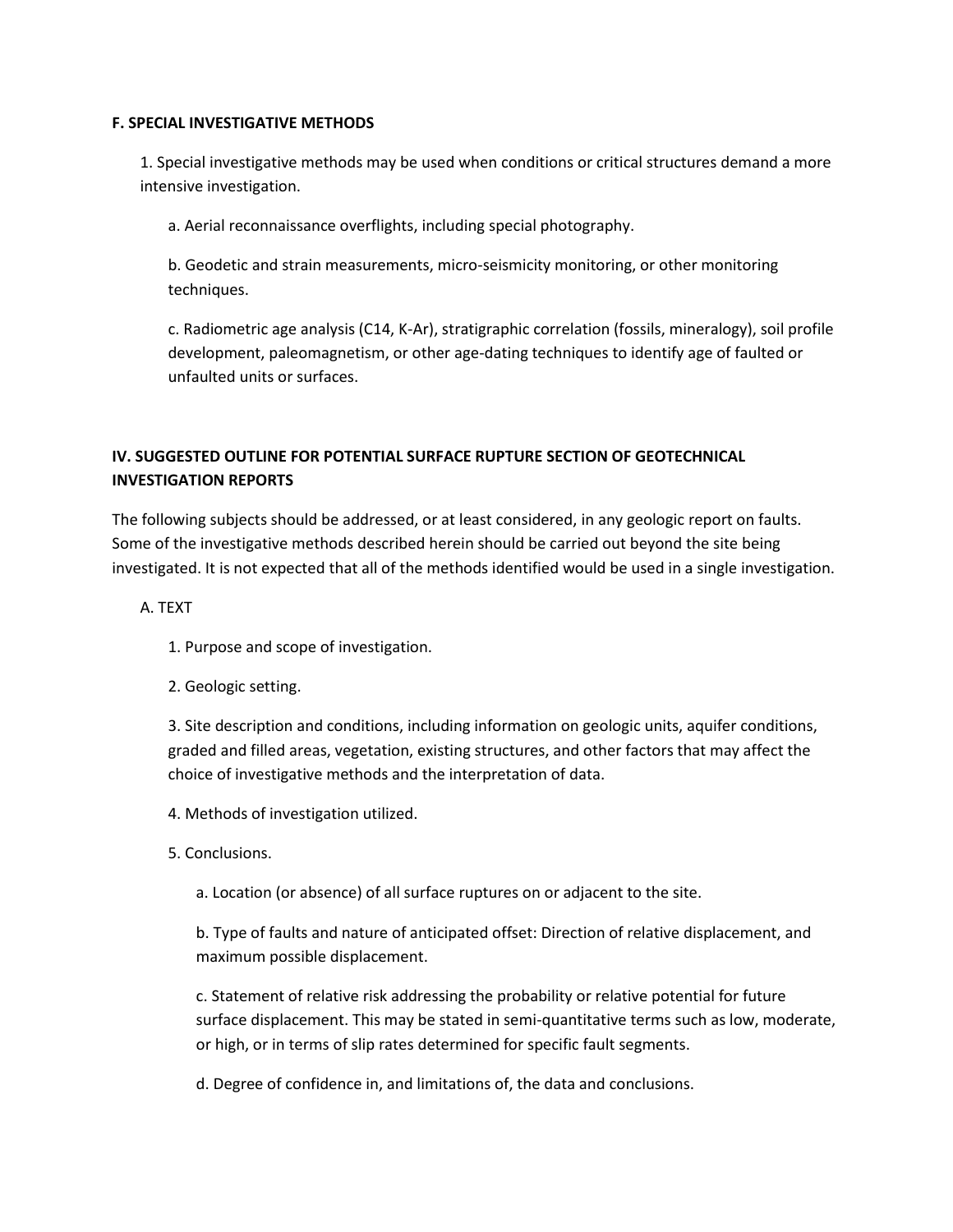#### 6. Recommendations

a. Set-back distances from faults and fissures. State, Federal or local guidelines may dictate minimum standards otherwise, the minimum set-back distance for occupied structures from Holocene active faults shall be fifty (50) feet. Furthermore, no critical facility shall be placed directly over the trace of a Late Quaternary active fault. When necessary, set-back distances from fissures and Late Quaternary and Quaternary active faults will be recommended by the competent professional.

b. Provide mitigative measures for appropriate structures that cannot avoid crossing faults and fissures. Examples include, but are not limited to, critical pipelines, aqueducts, flood channels, railroads, and roadways.

c. Need for additional studies, or inspection during construction.

# B. REFERENCES

1. Literature and records cited or reviewed; citations should be complete.

2. Aerial photographs or images interpreted including type, date, scale, source, and index numbers.

3. Other sources of information, including well records, personal communications, and other data sources.

# C. ILLUSTRATIONS

Illustrations are essential to the understanding of the report and to reduce the length of text.

1. Location map - identify site locality, significant faults, geographic features, regional geology, seismic epicenters, and other pertinent data. A 1:24,000 scale is recommended.

2. Site development map. Show site boundaries, existing and proposed structures, graded areas, streets, exploratory trenches, borings, geophysical traverses, and other data. Recommended scale is 1 inch equals 200 feet (1:2,400) or larger.

3. Geologic map. Shows distribution of geologic units (if more than one), faults and other structures, geomorphic features, aerial photo lineaments, and springs, on topographic map at 1:24,000 scale or larger. Can be combined with C(1) or C(2).

4. Geologic cross-sections.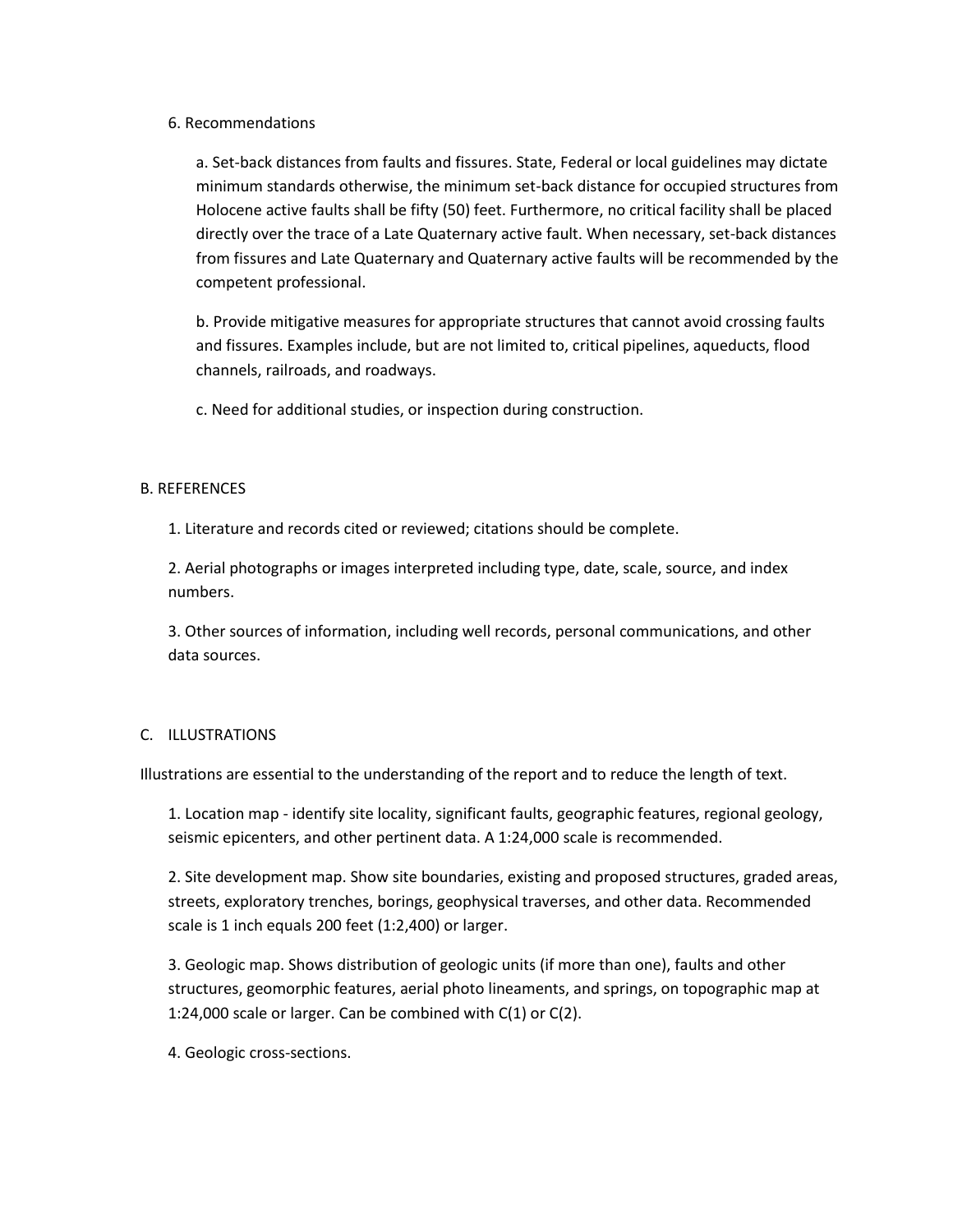5. Logs of exploratory trenches and borings. Show details of observed features and conditions; should not be generalized or diagrammatic. Trench logs should show topography and geologic structure at the same horizontal and vertical scale.

6. Geophysical data and geologic interpretations.

7. Photographs of scarps, surface ruptures, trenches, samples, or other features that enhance understanding of the site conditions.

D. APPENDIX

Supporting data not included above (e.g., water well data).

E. AUTHENTICATION

Signature of competent professional who conducted the investigation.

# **V. DEFINITIONS**

Active Fault: Active faults for the Basin and Range physiographic province are categorized as follows:

Holocene Active Fault - a fault that has moved within the last 10,000 years.

Late Quaternary Active Fault - a fault that has moved within the last 130,000 years.

Quaternary Active Fault - a fault that has moved within the last 1,600,000 years.

Competent Professional: A geological professional with an academic degree who is qualified to analyze geological data relevant to these guidelines, to make hazard recommendations, and to prepare a written geologic report on fault and/or fissure investigations for engineering purposes. The competent professional will have a minimum of three years demonstrated experience in conducting geologic site investigations, including fault or fissure hazard evaluations, for engineering purposes. The competent professional will satisfy the definition of Professional Geologist under Nevada State law (NRS 514.005).

Critical Facility: A building or structure that is considered critical to the function of the community or the project under consideration. Examples include, but are not limited to, hospitals, fire stations, emergency management operations centers, and schools.

Differential Land Subsidence: Subsidence across pre-existing faults.

Earth Fissure: Ground cracks or voids found in the near surface of the earth. Earth fissures in Nevada are believed to have formed in response to tensional or horizontal stresses from regional land subsidence or to ground shaking from earthquakes resulting in ground deformation or both.

Fault: A fracture or a zone of fracturing along which there has been displacement of the sides relative to one another parallel to the fracture.